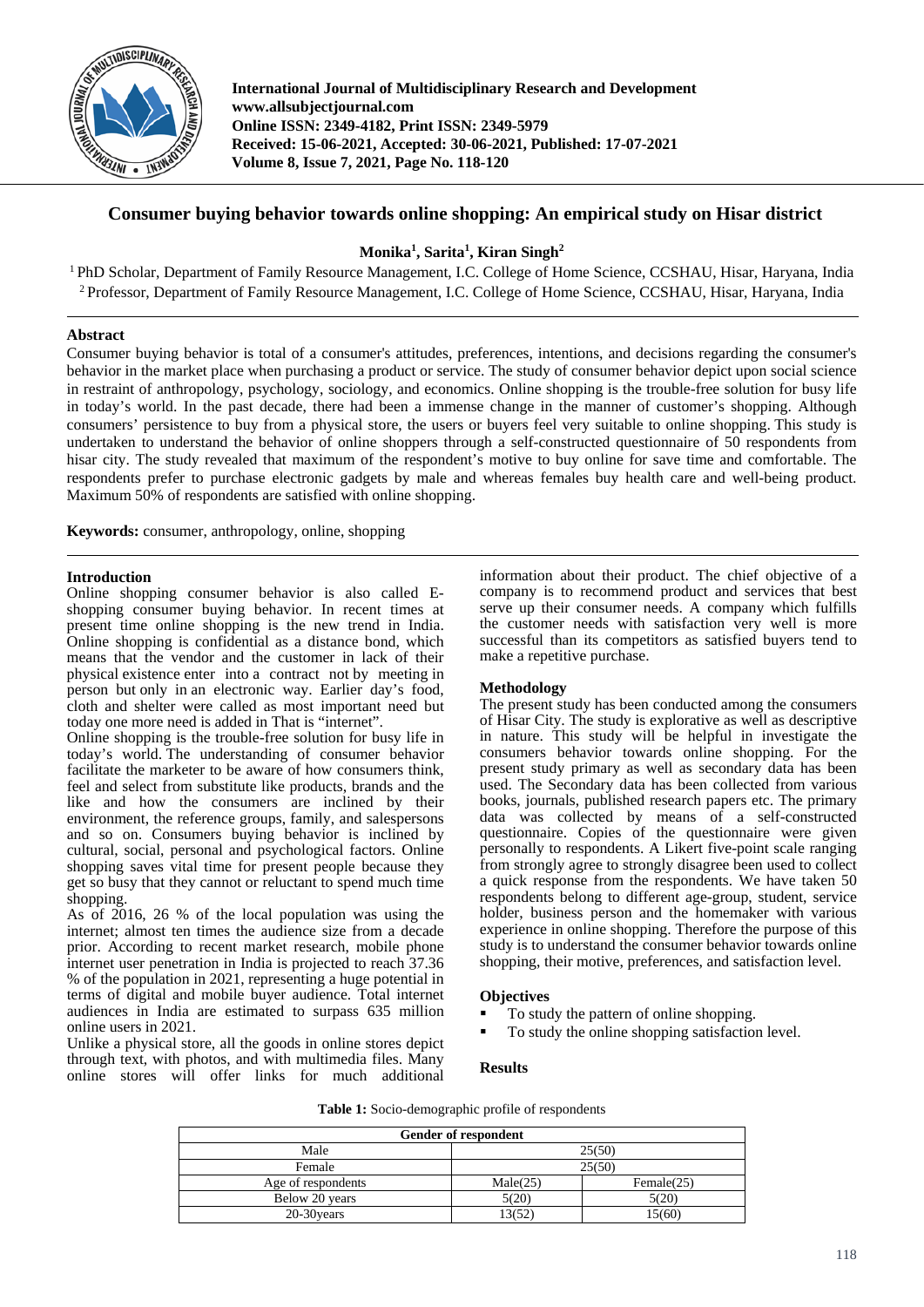| $31-40$ years                      | 7(28)           | 5(20)  |  |
|------------------------------------|-----------------|--------|--|
| Occupation of respondent( $n=50$ ) |                 |        |  |
| Housewife                          |                 | 15(30) |  |
| Service                            | 23(46)          |        |  |
| Student                            | 12(24)          |        |  |
|                                    | Income $(n=50)$ |        |  |
| $0-10,000$                         | 5(10)           |        |  |
| 10,001-20,000                      | 10(20)          |        |  |
| 20,001-30,000                      | 17(34)          |        |  |
| 30 above                           | 7(14)           |        |  |

**\***Figure in the parenthesis show percentage

Table 1 indicate that maximum of 52% of male were in the age group of 20-30 years, whereas 60% of female were in the age group of 20-30 years. Maximum of the respondents 46% occupation were belonged to service. Maximum of the respondents 34% were income is 20,000-30,000.

**Table 2:** Online shopping frequencies (n=50)

| Time period  | No of respondents |
|--------------|-------------------|
| Weekly       | 5(10)             |
| Fortnightly  | 10(20)            |
| Monthly      | 8(16)             |
| Occasionally | 27(54)            |

**\***Figure in the parenthesis show percentage

Table 2 shows that maximum of the shoppers 54% buying frequency are occasionally followed by 20% fortnightly and 16% are buying monthly and the least buying frequency are 10% of shoppers.

**Table 3:** Motive for choosing online shopping (n=50)

| Male $(n=25)$ | Female $(n=25)$ |
|---------------|-----------------|
| 13(52)        | 11(44)          |
| 6(24)         | 5(20)           |
| 4(16)         | 5(20)           |
|               | 16              |
|               |                 |

**\***Figure in the parenthesis show percentage

Table 3 revealed that maximum of respondents choose online shopping for save time.20%of female choose for comfortable and product comparison and 16% for available variety whereas male 24% are choosing for comfortable and 16% for product comparison and 8% for available variety.

Table 4: Preference for product/service for online shopping (n=50)

| Product                    | Male $(n=25)$ | Female $(n=25)$ |
|----------------------------|---------------|-----------------|
| Clothes                    | 5(20)         | 5(20)           |
| Online tickets             | 5(20)         | 2(8)            |
| Accessories                | 2(8)          | 5(20)           |
| Healthiness and well being | 5(20)         | 8(32)           |
| Electronic gadgets         | (32)          | 5(20)           |

**\***Figure in the parenthesis show percentage

Table 4 revealed that 20% of respondents preferences for clothes whereas 20% of male respondents preferences for online tickets, healthiness and well-being and maximum of respondents 32% are using the service of electronic gadgets. 20% of female are using online shopping for accessories and electronic gadgets and maximum female are using for buying health and well-being product for e.g. cereals, pulses, steamer etc and online 8% are for online tickets.

**Table 5:** Factors for liking online shopping (n=50)

| Liking                                                                                                                                    | Male $(n=25)$ | Female $(n=25)$ |
|-------------------------------------------------------------------------------------------------------------------------------------------|---------------|-----------------|
| Easiness of order                                                                                                                         | 10(40)        | 10(40)          |
| Available option                                                                                                                          | 5(20)         | 2(8)            |
| Discount offer                                                                                                                            | 3(12)         | 5(20)           |
| Home delivery facility                                                                                                                    | 7(28)         | 8(32)           |
| $\mathbf{F}$ , and the set of $\mathbf{F}$ , and $\mathbf{F}$ , and $\mathbf{F}$ , and $\mathbf{F}$ , and $\mathbf{F}$ , and $\mathbf{F}$ |               |                 |

**\***Figure in the parenthesis show percentage

Table revealed that maximum of respondents 40% like the online shopping due to the reason of easiness of order followed by 28% and 32% for the home delivery facility followed by 20% available option for male and 12% for discount offer whereas in female 20% liking for discount offer and 8% for available option.

**Table 6:** Disliking for online shopping (n=50)

|       | Male $(n=25)$ Female $(n=25)$ |
|-------|-------------------------------|
| 8(32) | 10(40)                        |
| 3(12) | 5(20)                         |
| 5(20) | 3(12)                         |
|       |                               |
|       |                               |

**\***Figure in the parenthesis show percentage

The table 6 indicate that maximum of the respondents 32% and 40% dislike online shopping due to high price followed by 28% due to inability to touch and feel followed by 12% and 28% by poor return policy and lack of after sale service.

**Table 7:** Mode of payment (n=50)

| Online payment method                                                                                                                                                                                                              | No of respondents $(n=50)$ |  |  |
|------------------------------------------------------------------------------------------------------------------------------------------------------------------------------------------------------------------------------------|----------------------------|--|--|
| Credit Card                                                                                                                                                                                                                        | 7(14)                      |  |  |
| Debit card/net banking                                                                                                                                                                                                             | 13(26)                     |  |  |
| Cash on delivery                                                                                                                                                                                                                   | 30(60)                     |  |  |
| $\bullet$ . The contract of the contract of the contract of the contract of the contract of the contract of the contract of the contract of the contract of the contract of the contract of the contract of the contract of the co |                            |  |  |

**\***Figure in the parenthesis show percentage

Table 7 depicts that maximum of the respondent's uses the mode of payment by cash on delivery 60% followed by 26% by debit card and only 14% were using credit card as a method of doing online payment.

**Table 8:** Online shopping satisfaction by respondents (n=50)

| <b>Satisfaction by respondents</b> | <b>Highly satisfied</b> | <b>Satisfied</b> | Neutral | <b>Dissatisfied</b> | <b>Highly</b><br>dissatisfied |
|------------------------------------|-------------------------|------------------|---------|---------------------|-------------------------------|
| Number of respondents              | (12)<br>6(12)           | 25(50)           | 10(20)  | 6(12)               | 3(6)                          |

**\***Figure in the parenthesis show percentage